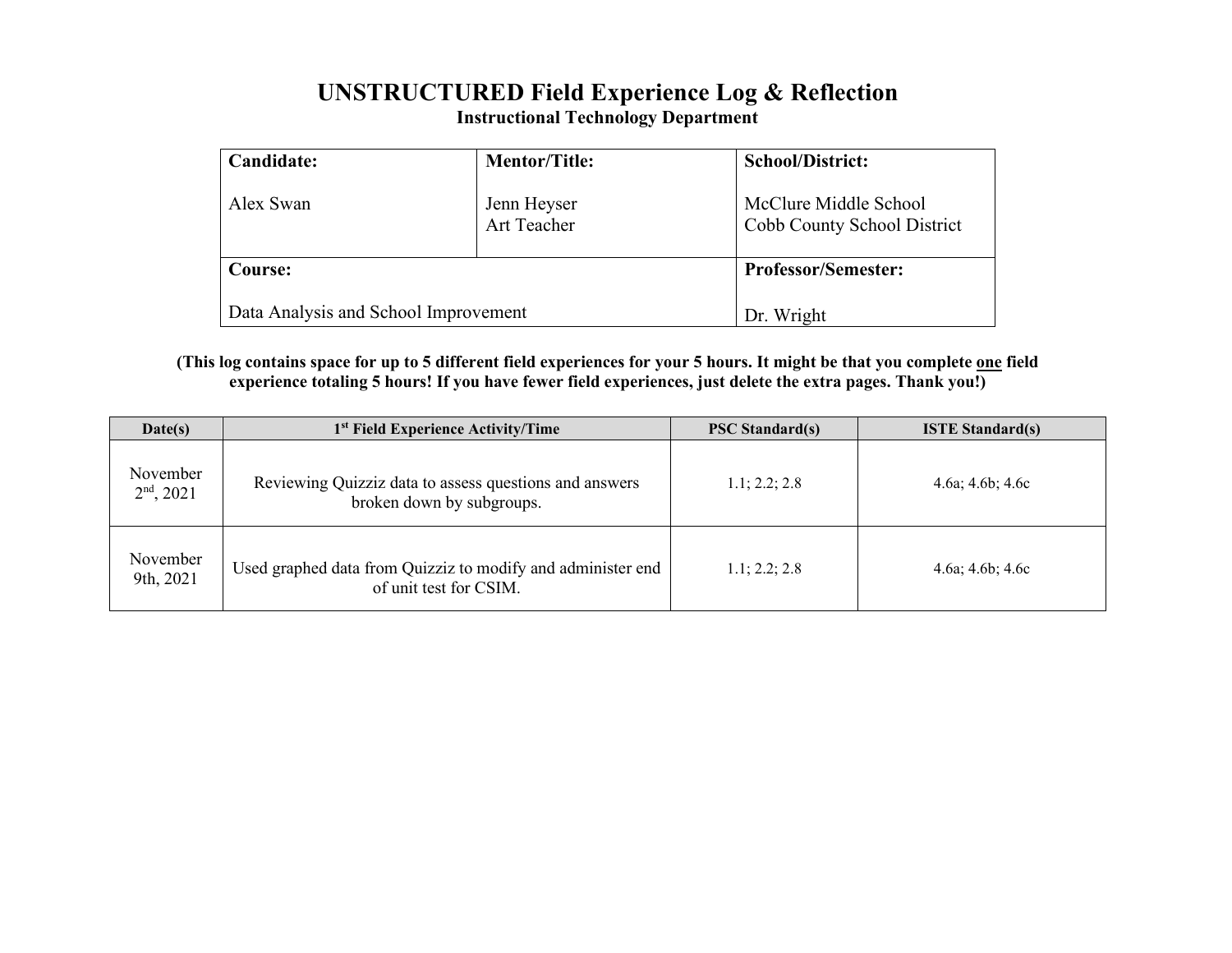**First Name/Last Name/Title of an individual who can verify this experience: Signature of the individual who can verify this experience:**

Jenn Heyser/Art Teacher

| <b>DIVERSITY</b><br>(Place an X in the box representing the race/ethnicity and subgroups involved in this field experience.) |                           |         |         |                      |       |         |         |          |  |  |  |
|------------------------------------------------------------------------------------------------------------------------------|---------------------------|---------|---------|----------------------|-------|---------|---------|----------|--|--|--|
| <b>Ethnicity</b>                                                                                                             | <b>P-12 Faculty/Staff</b> |         |         | <b>P-12 Students</b> |       |         |         |          |  |  |  |
|                                                                                                                              | $P-2$                     | $3 - 5$ | $6 - 8$ | $9 - 12$             | $P-2$ | $3 - 5$ | $6 - 8$ | $9 - 12$ |  |  |  |
| Race/Ethnicity:                                                                                                              |                           |         |         |                      |       |         |         |          |  |  |  |
| Asian                                                                                                                        |                           |         | X       |                      |       |         |         |          |  |  |  |
| Black                                                                                                                        |                           |         | X       |                      |       |         |         |          |  |  |  |
| Hispanic                                                                                                                     |                           |         | X       |                      |       |         |         |          |  |  |  |
| Native American/Alaskan Native                                                                                               |                           |         |         |                      |       |         |         |          |  |  |  |
| White                                                                                                                        |                           |         | Χ       |                      |       |         |         |          |  |  |  |
| Multiracial                                                                                                                  |                           |         | X       |                      |       |         |         |          |  |  |  |
| Subgroups:                                                                                                                   |                           |         |         |                      |       |         |         |          |  |  |  |
| <b>Students with Disabilities</b>                                                                                            |                           |         | X       |                      |       |         |         |          |  |  |  |
| Limited English Proficiency                                                                                                  |                           |         | X       |                      |       |         |         |          |  |  |  |
| Eligible for Free/Reduced Meals                                                                                              |                           |         | X       |                      |       |         |         |          |  |  |  |

**Reflection**

(Minimum of 3-4 sentences per question)

**1. Briefly describe the field experience. What did you learn about technology coaching and technology leadership from completing this field experience?** 

This class has empowered me to use data in a more organized way. Because of what I have learned in the class, I had the knowledge and experience to see the data in a clearer way. Using Quizziz is fun for the students and helps to show what they have learned. Learning how to graph data and visualize results will help shape and modify my assessments in the future.

**2. How did this learning relate to the knowledge (what must you know), skills (what must you be able to do) and dispositions (attitudes, beliefs, enthusiasm) required of a technology facilitator or technology leader? (Refer to the standards you selected above. Use the language of the PSC standards in your answer and reflect on all 3—knowledge, skills, and dispositions.)**

**Knowledge -**

The Excel knowledge and the UDP are resources I can use to help strengthen my pedagogy for the remainder of my career.

**Skills -**

Using data to drive decisions is critical to all educational professionals and technologists.